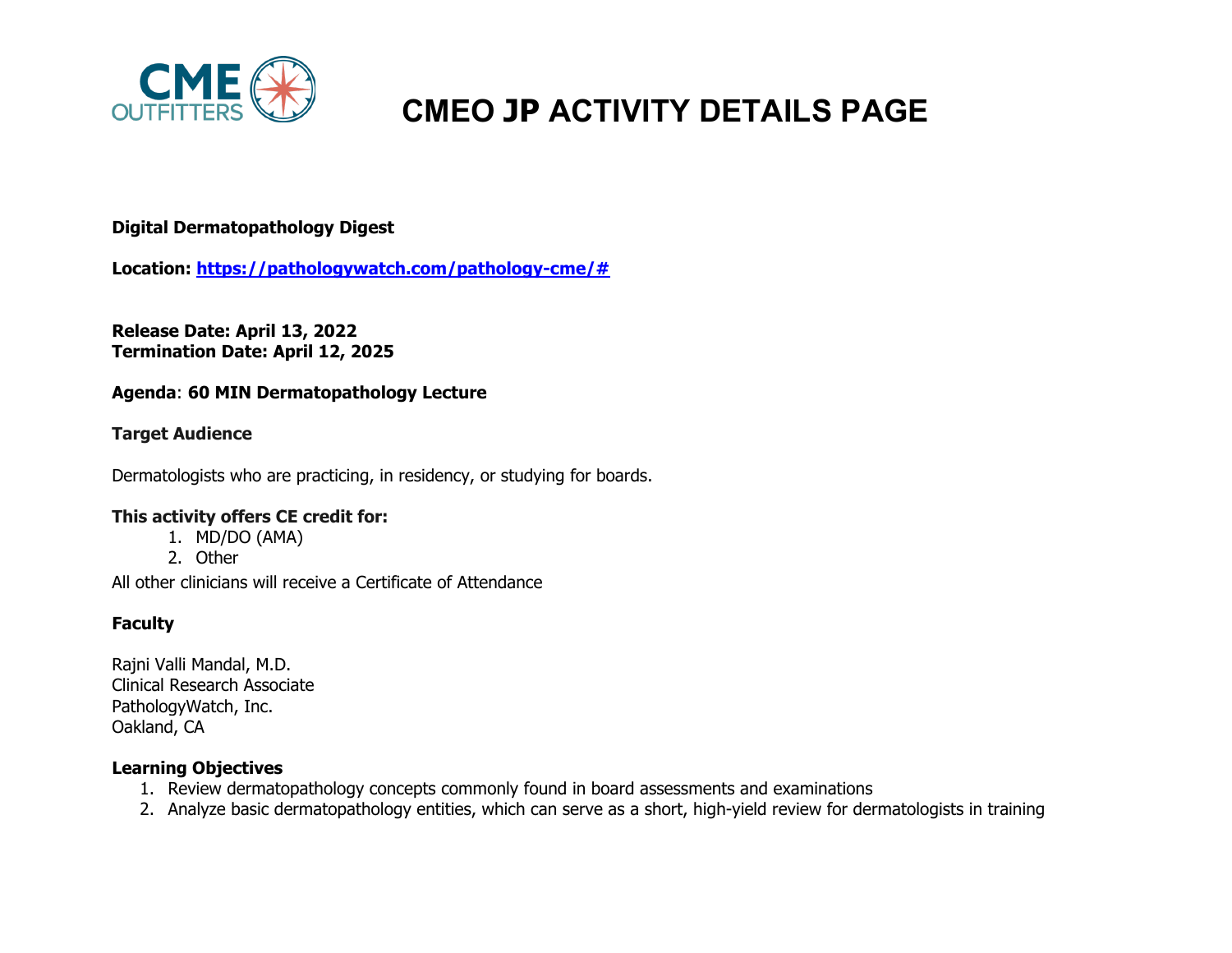3. Demonstrate the features in an interactive digital slide image

#### **Financial Support**

There is no commercial support associated with this educational activity.

#### **Accreditation Statement**



INTERPROFESSIONAL CONTINUING EDUCATION In support of improving patient care, this activity has been planned and implemented by CME Outfitters, LLC and PathologyWatch. CME Outfitters, LLC is jointly accredited by the Accreditation Council for Continuing Medical Education (ACCME), the Accreditation Council for Pharmacy Education (ACPE), and the American Nurses Credentialing Center (ANCC), to provide continuing education for the healthcare team

CME Outfitters, LLC, designates this enduring activity for a maximum of  $1$  AMA PRA Category 1 Credit(s)<sup>TM</sup>. Physicians should claim only the credit commensurate with the extent of their participation in the activity.

#### **CMEO evaluation links:**

To complete your activity evaluation and print your certificate or statement of credit immediately, please visit:

<https://www.cmeoutfitters.com/pw001p>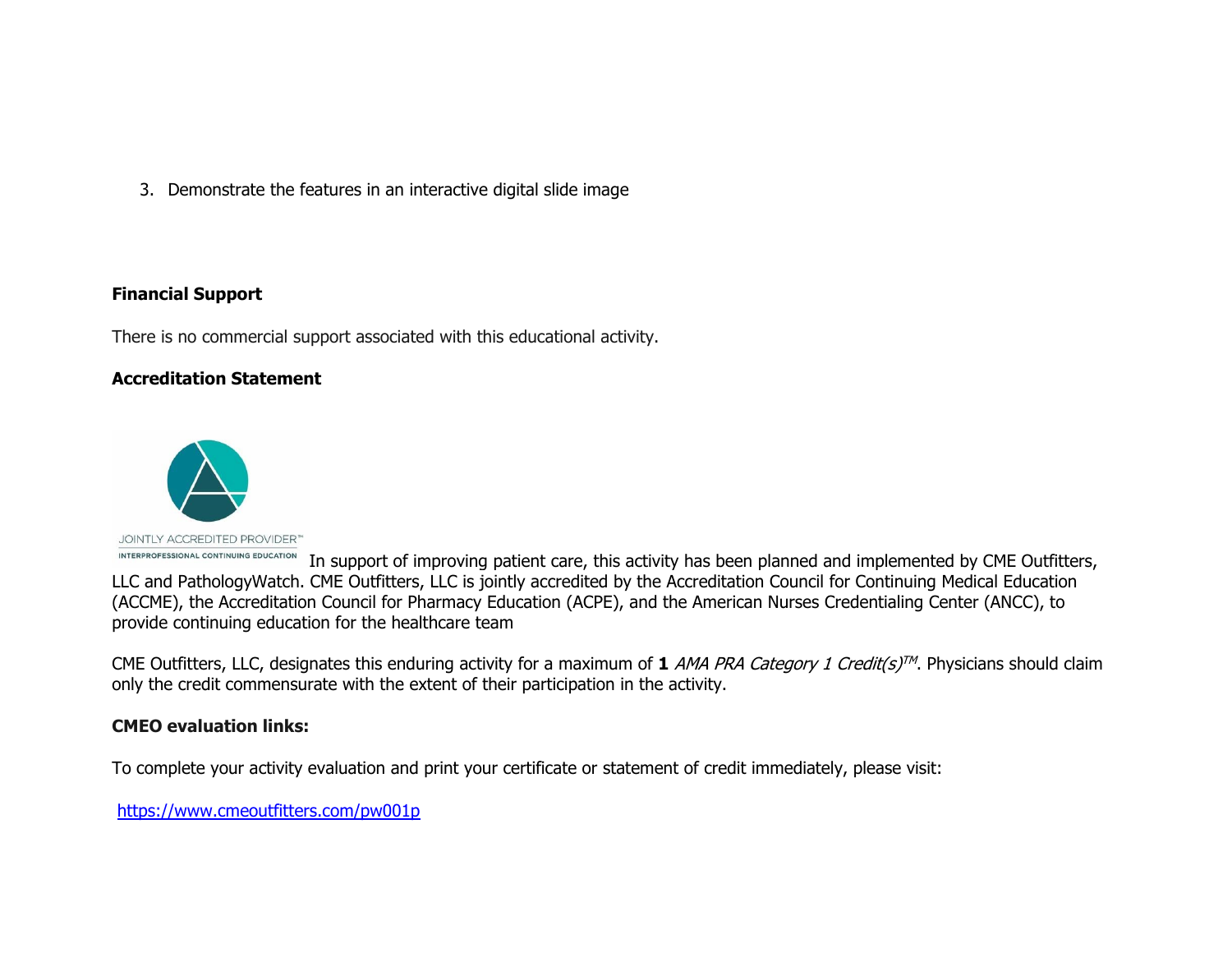**Credit request forms, and activity evaluations must be completed online** (requires free account activation), and participants can print their certificate or statement of credit immediately. This website supports all browsers except Internet Explorer for Mac. For complete technical requirements and privacy policy, visit<https://www.cmeoutfitters.com/privacy-and-confidentiality-policy>

# **Disclosure Declaration and Information**

It is the policy of CME Outfitters, LLC to ensure independence, balance, objectivity, and scientific rigor and integrity in all of their CE activities. Faculty must disclose to the participants any relationships with commercial companies whose products or devices may be mentioned in faculty presentations, or with the commercial supporter of this CE activity. CME Outfitters, LLC, has evaluated, identified, and attempted to resolve any potential conflicts of interest through a rigorous content validation procedure, use of evidence-based data/research, and a multidisciplinary peer review process. The following information is for participant information only. It is not assumed that these relationships will have a negative impact on the presentations.

#### **The following presenters/peer reviewers/planners/faculty/staff have no financial relationships:**

- Rajni Valli Mandal, M.D. (presenter)
- Lathum Nelson (planning committee)
- Susan H. Yarbrough, CHCP (planning committee)
- Scott Hershman, MD, FACEHP, CHCP (peer reviewer)

All relevant financial relationships have been mitigated.

Faculty of this CE activity may include discussions of products or devices that are not currently labeled for use by the FDA. The faculty have been informed of their responsibility to disclose to the audience if they will be discussing off-label or investigational uses (any uses not approved by the FDA) of products or devices.

#### **Unlabeled Use Disclosure**

CME Outfitters, LLC does not endorse the use of any product outside of the FDA labeled indications. Medical professionals should not utilize the procedures, products, or diagnosis techniques discussed during this activity without evaluation of their patient for contraindications or dangers of use.